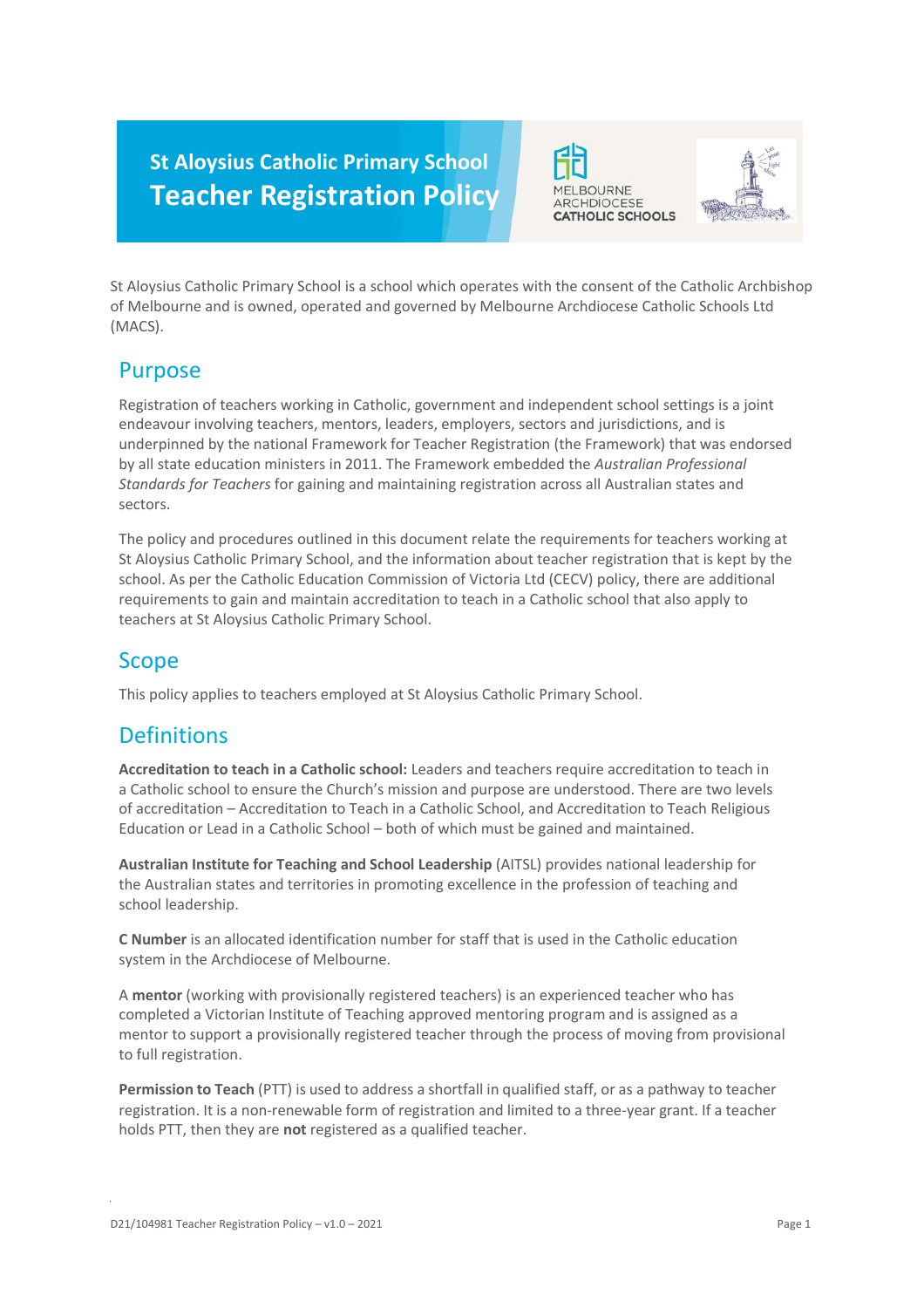**Provisionally registered teachers** are those new to the profession and/or who have not yet practised as a qualified teacher in an Australian or New Zealand school, or are returning to the teaching profession after an absence of five or more years.

A **registered teacher** is a qualified teaching professional suitable to practise as a teacher in a Victorian school or early childhood setting. A registered teacher is one who demonstrates the following requirements:

- a demonstrated proficiency in the *Australian Professional Standards for Teachers*
- the ability to maintain professional practice
- suitability to teach.

**Registration** as a teacher is an important mechanism to assure the safety, competency and quality of the profession. Its design is underpinned by a clear intent to set and uphold high standards of professional practice.

**Registration conditions** are conditions that may have been placed on a teacher's registration which should be recorded in the Victorian Institute of Teaching register.

**Victorian Institute of Teaching** (VIT) is an independent statutory authority which regulates members of the teaching profession. All teachers must be registered with the VIT in order to be employed in a school in Victoria.

**VIT register** is a register of VIT registration numbers, category, limitations (if any), and renewal and expiry dates for each teacher. This register is maintained at St Aloysius Catholic Primary School by the principal or authorised delegate in electronic format.

**Working with Children Check** (WWCC) is required for child-related work in Victoria. Teachers registered with the VIT are exempt from the requirement to obtain a WWCC as the VIT registration process includes checks for suitability for child-related work. Teachers must notify Working with Children Check Victoria (WWCCV) of any child-related work they do outside the school (whether paid or voluntary). In the event a teacher's VIT registration is suspended or cancelled, WWCCV may notify the organisations listed that the teacher exemption no longer applies. To notify WWCCV of other child- related work, teachers must complete the 'Teacher notification' form.

# **Policy**

All teachers practising in Victorian Catholic schools are required to be registered with the VIT, the independent authority which regulates members of the teaching profession.

Recruitment of teachers is in accordance with the MACS staffing and recruitment policies.

# Teacher registration – limitations

### **Provisionally registered teachers**

Provisional registration is granted until teachers demonstrate they meet the standards at the Proficient Teacher level. Teachers have a period of two years to demonstrate that they:

- possess an application of knowledge in teaching situations where the individual has full professional responsibility for the learning of students
- meet the *Australian Professional Standards for Teachers* at the Proficient Teacher level
- have had at least 80 days teaching experience in an Australian or New Zealand school.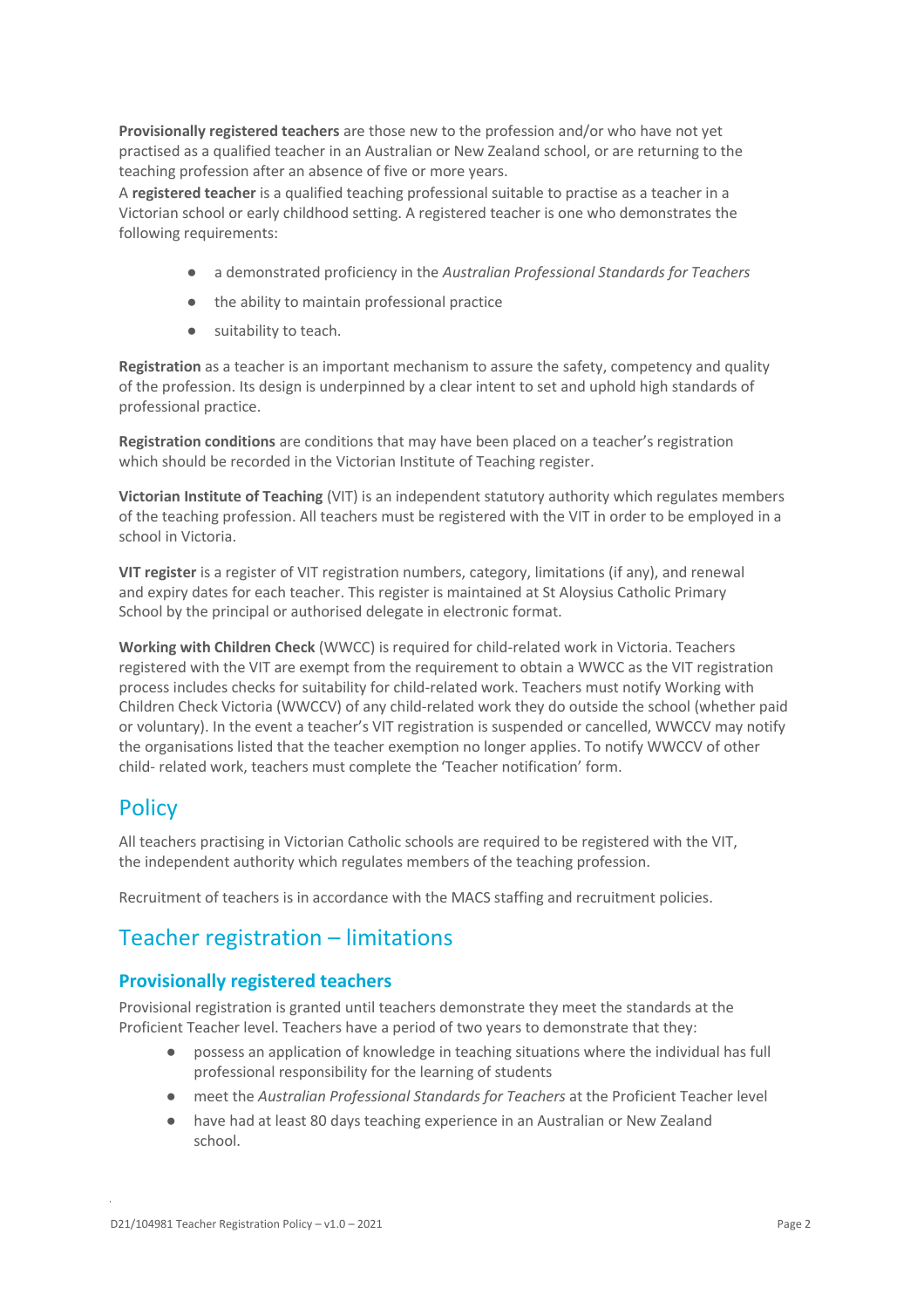A mentor will be assigned to a provisionally registered teacher seeking full registration. More information about the process to attaining full registration is available on the [VIT](https://www.vit.vic.edu.au/registered-teacher/moving-to-full-registration)  [website.](https://www.vit.vic.edu.au/registered-teacher/moving-to-full-registration)

#### **Permission to Teach (PTT)**

PTT may be granted to teachers offered short-term employment at St Aloysius Catholic Primary School to undertake the duties of a teacher in delivering and/or assessing student participation in the school's curriculum program when a more suitable and registered applicant is not available.

The individual staff member makes an application to the VIT for PTT. This application requires an endorsement from the principal as part of the application process that indicates why this exemption to employ an unqualified teacher is sought. Refer to the VIT's *[Permission to Teach Policy](https://www.vit.vic.edu.au/sites/default/files/media/pdf/2022-04/Policy_VIT_PTT.pdf)* (2021) for more information.

#### **Registration conditions**

Teachers may have conditions placed on their registration by the VIT. These conditions can relate to any of the following:

- agreed: conditions imposed on a teacher's registration, or imposed through a voluntary agreement with the teacher, which may relate to concerns about health or conduct
- special needs: conditions placed on teachers who have not yet met the special needs requirement for professional development
- returning from non-practising: conditions placed on teachers returning to teaching after a period of leave to complete 20 days of teaching and 20 hours of professional development
- literacy and numeracy: conditions placed on a graduate teacher who is yet to pass the national Literacy and Numeracy Test for Initial Teacher Education (LANTITE). Refer to the information about LANTITE on the [VIT website.](https://www.vit.vic.edu.au/contact-us/faqs/LANTITE)

Conditions are usually placed for a period of 6–12 months, with documentation required to meet the condition(s); however, this may differ depending on individual circumstances.

The condition(s) will be noted inSt Aloysius Catholic Primary School VIT register and the school will work with the individual teacher to identify ways to meet the condition(s).

### Accreditation to teach in a Catholic school

There are two levels of accreditation in recognition of the different roles that leaders and teachers undertake:

- 1. Accreditation to Teach in a Catholic School (gain and maintain)
- 2. Accreditation to Teach Religious Education or Lead in a Catholic School (gain and maintain).

All teachers employed bySt Aloysius Catholic Primary School are required to gain and maintain Accreditation to Teach in a Catholic School. All teachers of Religious Education and leaders are required to gain and maintain Accreditation to Teach Religious Education or Lead in a Catholic School.

**Note:** Meeting the study and currency requirements of Accreditation to Teach Religious Education or Lead in a Catholic School also satisfies the requirements of Accreditation to Teach in a Catholic School.